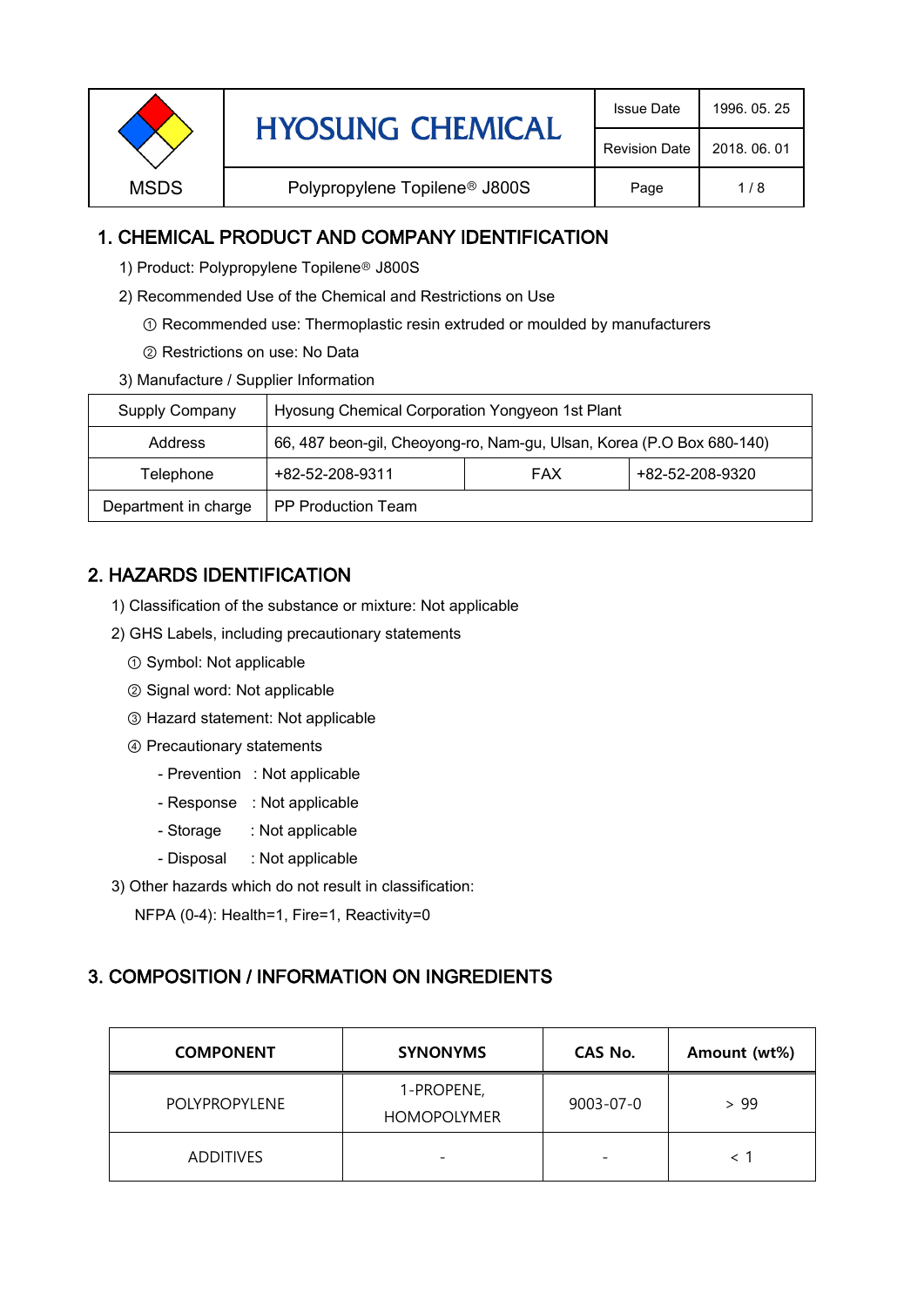|             | <b>HYOSUNG CHEMICAL</b>                   | <b>Issue Date</b>    | 1996, 05, 25 |
|-------------|-------------------------------------------|----------------------|--------------|
|             |                                           | <b>Revision Date</b> | 2018, 06, 01 |
| <b>MSDS</b> | Polypropylene Topilene <sup>®</sup> J800S | Page                 | 2/8          |

### 4. FIRST AID PROCEDURES

- 1) Eye Contact
	- · In case of contact with substance, rinse your eyes immediately with running water for at least 20 minutes.
	- · Take medical action.
- 2) Skin Contact
	- · In case of contact with substance, rinse your skin immediately with running water for at least 20 minutes.
	- · Remove contaminated cloths including shoes immediately.
	- · Take medical action.
- 3) Inhalation
	- · Take medical action.
	- · Move into fresh air.
	- · If short of breathing, provide oxygen supply system.
- 4) Ingestion
	- · Do not put anything into the mouth of an unconscious person.
	- · Take medical action.
- 5) First-Aid Treatment and Information on Medical Doctors
	- · Let a medical provider know about the substance and take appropriate protection.

### 5. FIRE FIGHTING MEASURES

- 1) Suitable (Unsuitable) Extinguishing Media
	- · Extinguishing media: Water, Carbon dioxide, Extinguishing powder, Firefighting foam
	- · Unsuitable Extinguishing media: No data
	- · Large fire: Firefighting, Water spray
- 2) Specific Hazards from Chemical Material
	- · Toxicant from combustion: Pyrolysis or combustion cause irritative gases or carbon dioxides.
- 3) Fire Fighting Procedures and Equipment
	- · If it can be done without risk, move container from fire area.
	- · If it will be leak, do not spray high-pressure water stream.
	- · Dike for later processing.
	- · Use extinguishing agents appropriate for surrounding fire.
	- · Avoid inhalation of materials and combustion products.
	- · Up the wind and avoid low area.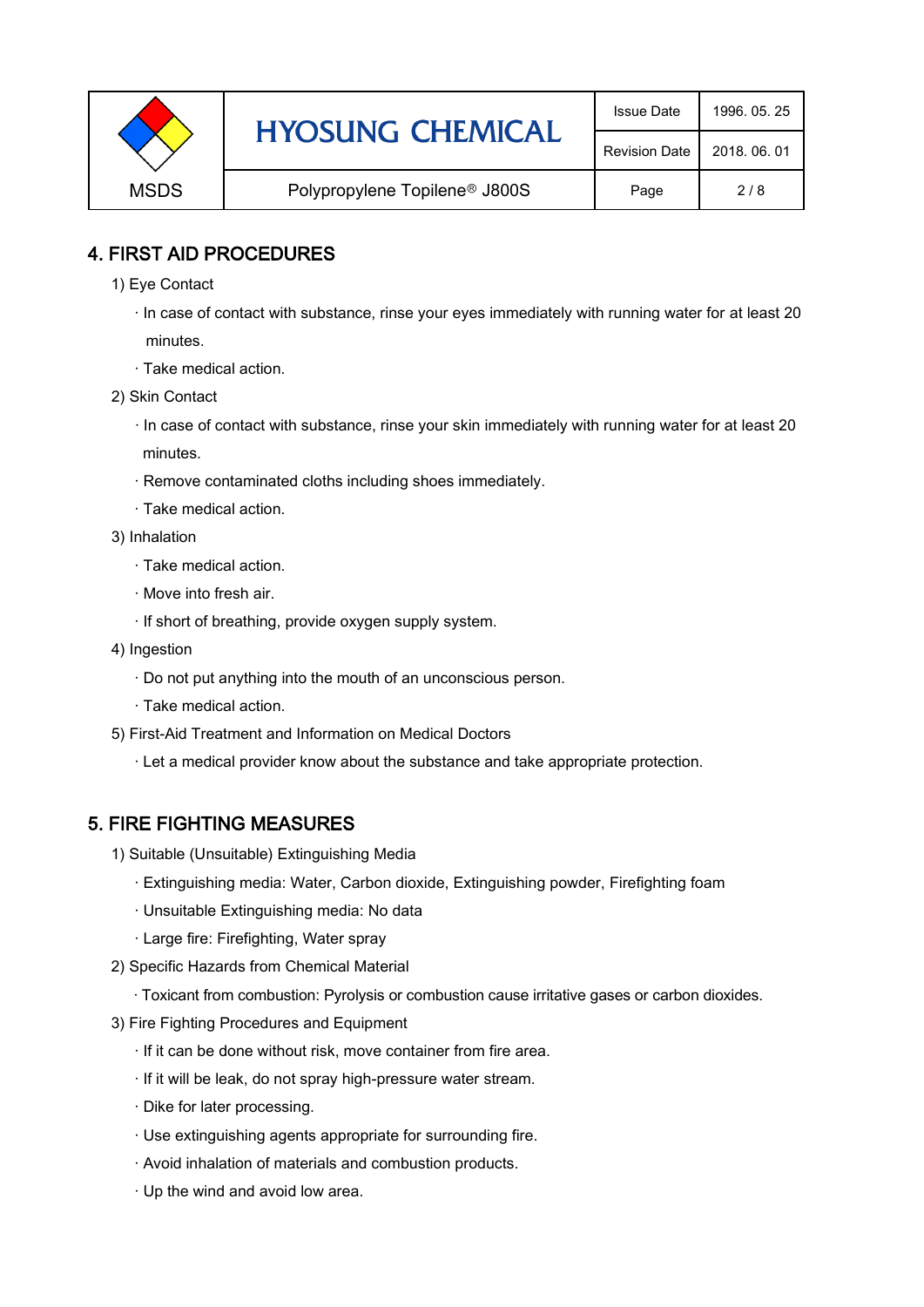|             | <b>HYOSUNG CHEMICAL</b>                   | <b>Issue Date</b>    | 1996, 05, 25 |
|-------------|-------------------------------------------|----------------------|--------------|
|             |                                           | <b>Revision Date</b> | 2018, 06, 01 |
| <b>MSDS</b> | Polypropylene Topilene <sup>®</sup> J800S | Page                 | 3/8          |

### 6. ACCIDENTAL RELEASE MEASURES

- 1) Personal Precautions, Protective Equipment and Emergency Procedures
	- · Remove all flammable sources.
	- · If it is not dangerous, stop leaking.
	- · Take caution of substances and conditions that should be avoided.
	- · Ventilate properly.
	- · Do not touch the effluents or walk around the area.
	- · Prevent producing dust.
- 2) Environmental Precautions
	- · Release to air: Not available
	- · Release to soil: Not available
	- · Release to water: Not available
- 3) Purification and Removal Methods
	- · Small leak: Put in proper containers for waste.
	- ,· Large leak: To minimize the spread, cover it with plastic sheets or water-proof cloths and keep it away from water.

### 7. HANDLING AND STORAGE

- 1) Handling
	- · Avoid direct physical contact.
	- · Wash thoroughly after use.

· Take precautionary measures to prevent against explosion risks, as all types of polymers may develop dust during transporting or grinding of granules.

- 2) Storage
	- · Keep stored in airtight containers.
	- · Keep stores in a cool, dry place.
	- · Place in an appropriate space in compliance with local regulation.

### 8. EXPOSURE CONTROLS AND PERSONAL PROTECTION

- 1) Exposure Limits and Biological Exposure Limits of Chemical
	- · KOSHA: No data
	- · AIHA: No data
	- · ACGIH: No data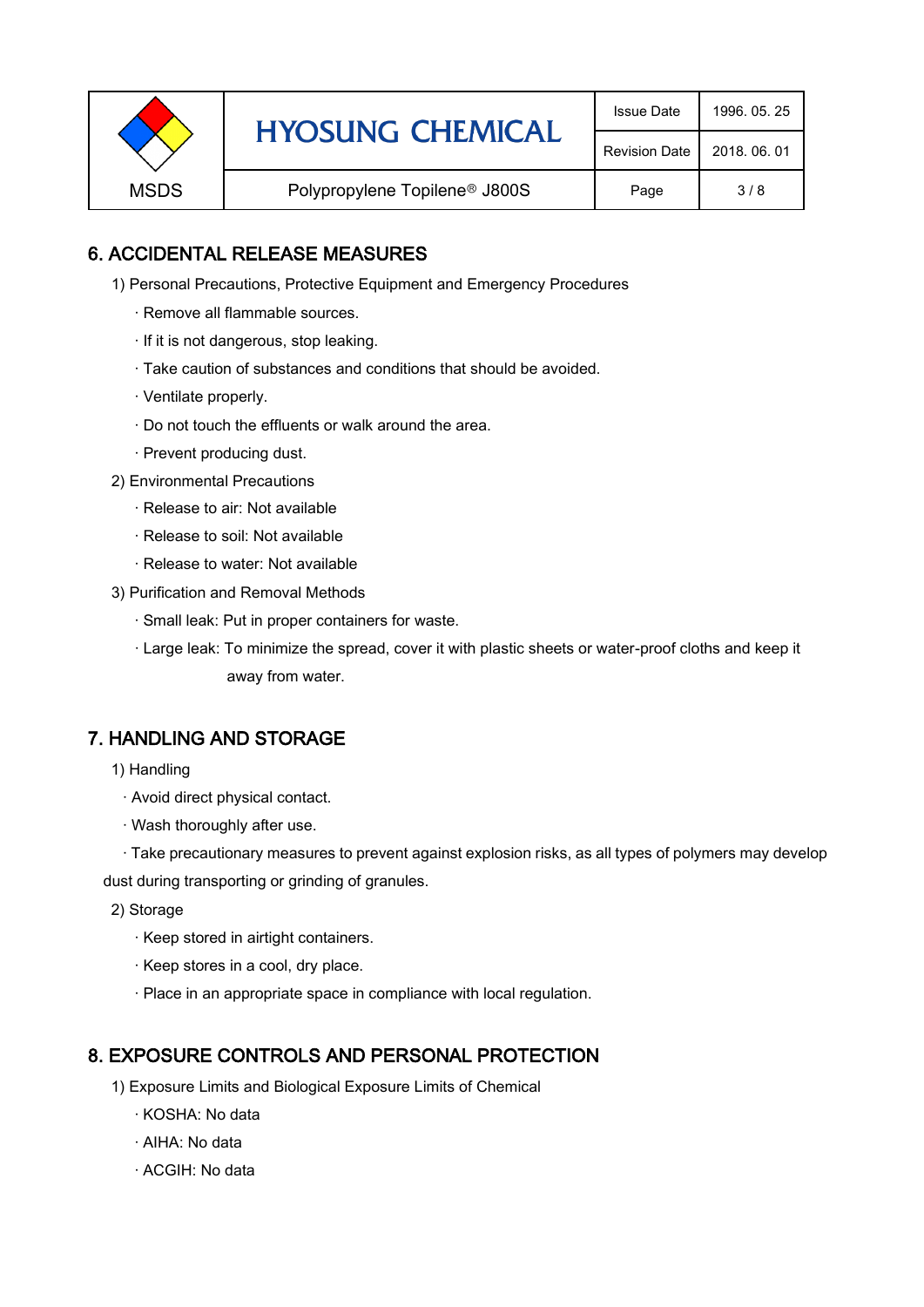|             | <b>HYOSUNG CHEMICAL</b>                   | <b>Issue Date</b>    | 1996, 05, 25 |
|-------------|-------------------------------------------|----------------------|--------------|
|             |                                           | <b>Revision Date</b> | 2018, 06, 01 |
| <b>MSDS</b> | Polypropylene Topilene <sup>®</sup> J800S | Page                 | 4/8          |

- · OSHA: No data
- · Biological exposure limits: No data
- 2) Engineering Management
	- · Install local ventilation system.

· Ventilation equipment should be explosion-proof if explosive concentrations of dust, vapor of fume are present.

- 3) Personal Protective Equipment
	- ① Respiratory protection
		- · Use approved respirator if unable to control airborne dust, fumes, and vapor.
	- ② Eyes protection
		- · The wearing of chemical safety goggles or face shield is recommended.
		- · Install eyes washing facilities and quick drench shower near work areas.
	- ③ Hands protection
		- · The wearing of protective gloves is recommended to prevent exposure.
	- ④ Human body protection
		- · The wearing of protective clothing is recommended to prevent exposure.

# 9. PHYSICAL AND CHEMICAL PROPERTIES

- 1) Appearance: White pellet
- 2) Odor: Odorless
- 3) Odor Threshold: No data
- 4) pH: No data
- 5) Melting / Freezing Point: 130 ~ 170 ℃
- 6) Initial Boiling Point or Boiling Point Range: No data
- 7) Flash Point: No data
- 8) Evaporation Rate: No data
- 9) Flammability (Solid, Gas) : No data
- 10) Upper / Lower Flammability or Explosive Limits: No data
- 11) Vapor Pressure: No data
- 12) Solubility: Insoluble
- 13) Vapor Density: No data
- 14) Relative Density: 0.88~0.92 kg/L (at 20℃)
- 15) N-Octane / Water Partition Coefficient: No data
- 16) Auto Ignition Temperature: 400℃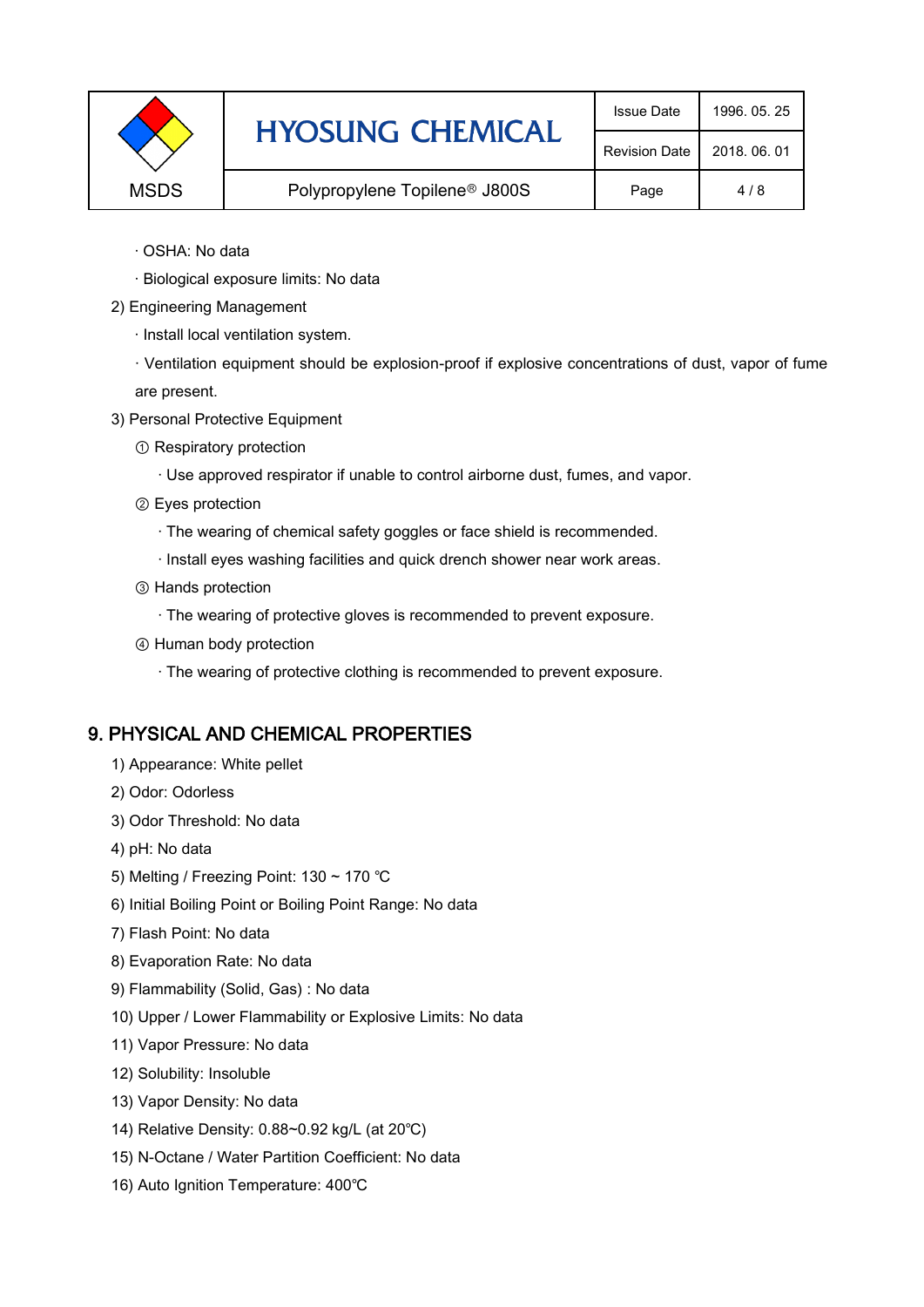|             | <b>HYOSUNG CHEMICAL</b>                   | <b>Issue Date</b>    | 1996, 05, 25 |
|-------------|-------------------------------------------|----------------------|--------------|
|             |                                           | <b>Revision Date</b> | 2018, 06, 01 |
| <b>MSDS</b> | Polypropylene Topilene <sup>®</sup> J800S | Page                 | 5/8          |

- 17) Decomposition Temperature: No data
- 18) Viscosity: No data
- 19) Molecular Weight: >10,000

# 10. STABILITY AND REACTIVITY

- 1) Chemical Stability
	- · Stable under normal temperature and pressure.
- 2) Possibility of Hazardous Reaction
	- · Will not occur under normal temperature and pressure.
- 3) Condition to Avoid
	- · Avoid contact with water.
	- · Keep away from heat, sparks and flame.
	- · Avoid contact with strong oxidizing agents, strong alkaline and strong acid.
- 4) Incompatibility with Other Materials
	- · Strong oxidizing materials, Flammable substance.
- 5) Hazardous Decomposition Product

· At elevated temperatures the material will begin to decompose, producing fumes that can contain carbon monoxide, acrolein, aldehydes, and unidentified organic compounds.

### 11. TOXICOLOGICAL INFORMATION

- 1) Information on the Likely Routes of Exposure
	- · Inhalation: No data
	- · Ingestion: No data
	- · Skin contact: No data
	- · Eye contact: No data
- 2) Delayed and Immediate Effects and Chronic Effects From Short or Long Term Exposure
	- Acute toxicity
		- · Oral: No data
		- · Skin: No data
		- · Inhalation: No data
	- Skin corrosion / irritation: No data
	- Serious eye damage / eye irritation: No data
	- Respiratory sensitization: No data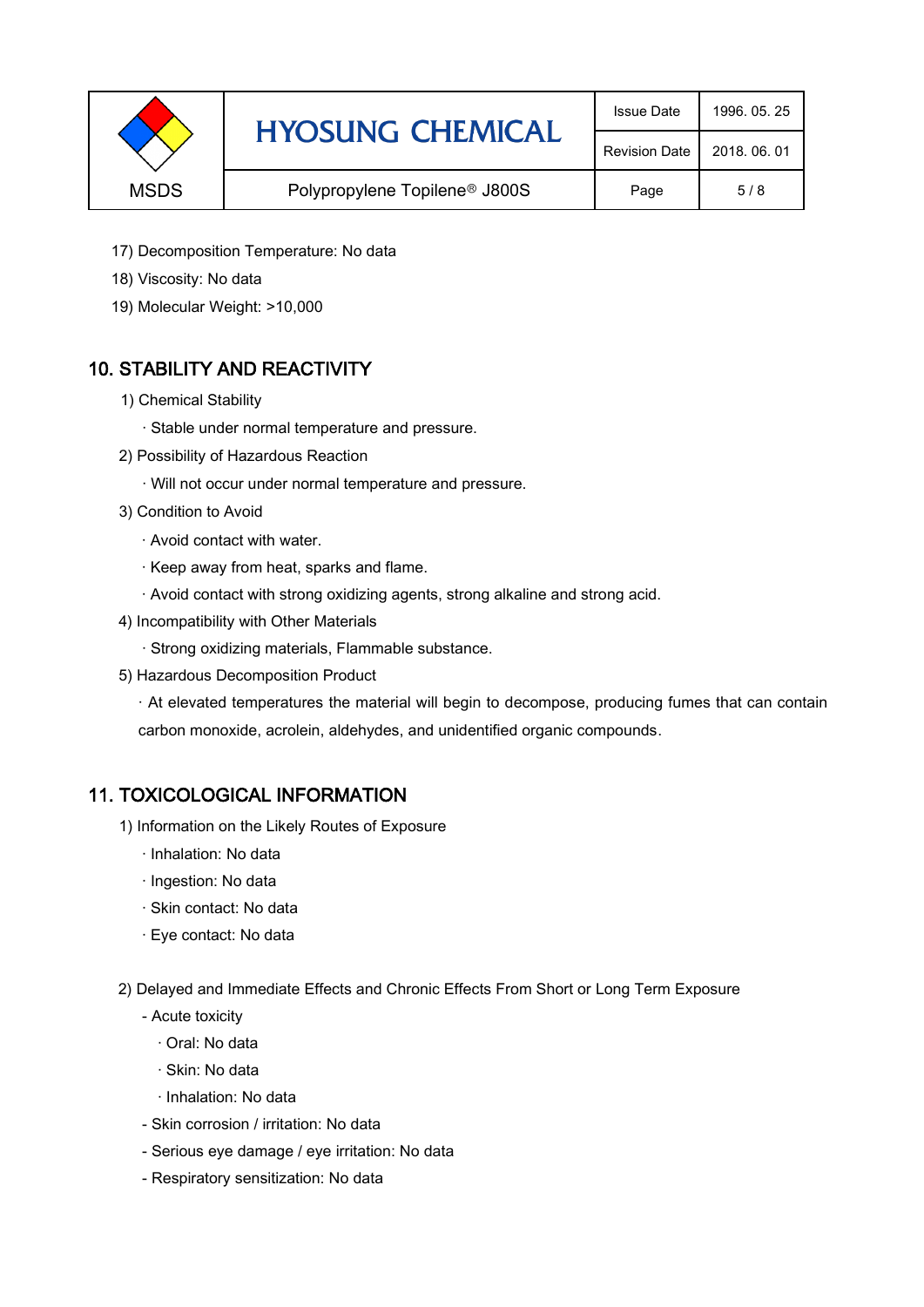|             | <b>HYOSUNG CHEMICAL</b>                   | <b>Issue Date</b>    | 1996, 05, 25 |
|-------------|-------------------------------------------|----------------------|--------------|
|             |                                           | <b>Revision Date</b> | 2018, 06, 01 |
| <b>MSDS</b> | Polypropylene Topilene <sup>®</sup> J800S | Page                 | 6/8          |

- Skin sensitization: No data
- Carcinogenicity
	- · Industrial Safety & Health Law: No data
	- · IARC: No data
	- · OSHA: No data
	- · ACGIH: No data
	- · NTP: No data
	- · EU CLP: No data
- Gem cell mutagenicity: No data
- Reproductive toxicity: No data
- Specific target organ systemic toxicity (Single exposure)
- Specific target organ systemic toxicity (Repeated exposure)
- Aspiration hazard: No data

### 12. ECOLOGICAL INFORMATION

- 1) Ecotoxicity: No data
- 2) Persistence and Degradability: No data
- 3) Bioaccumulative Potential: No data
- 4) Mobility in Soil: No data
- 5) Other Adverse Effects: No data

# 13. DISPOSAL CONSIDERATIONS

- 1) Disposal Method
	- · Dispose in accordance with all applicable environmental regulations.
	- · Empty containers should be recycled or disposed of through an approved waste management facility.
- 2) Disposal Considerations
	- · For proper disposal of used material, an assessment must be completed to determine the proper and permissible waste management options under applicable rules, regulations and laws.

# 14. TRANSPORT INFORMATION

- 1) UN Number: Not regulated as a hazardous material
- 2) UN Proper Shipping Name: Not applicable
- 3) Hazard Class: Not applicable
- 4) Packing Group: Not applicable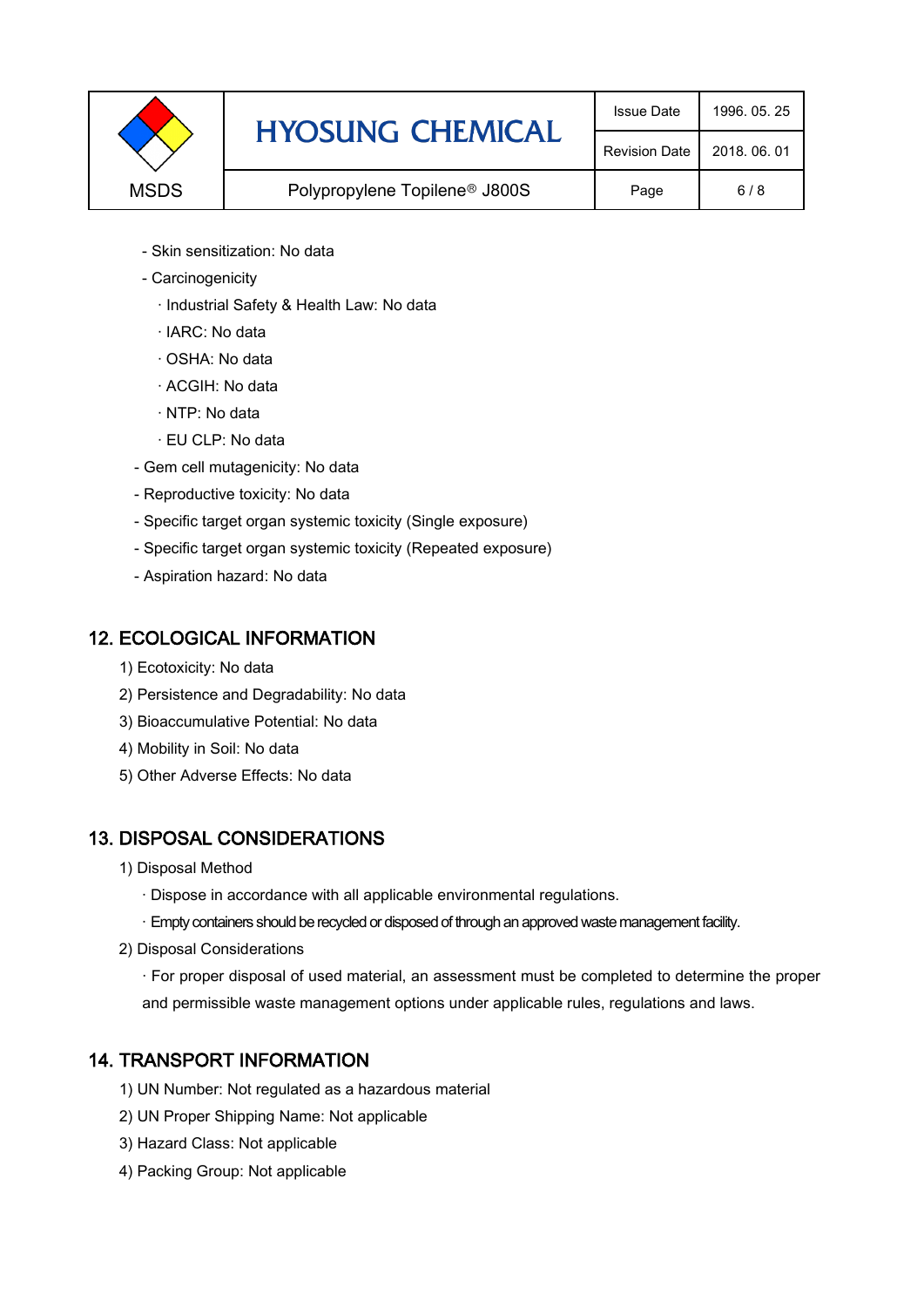|             | <b>HYOSUNG CHEMICAL</b>                   | <b>Issue Date</b>    | 1996, 05, 25 |
|-------------|-------------------------------------------|----------------------|--------------|
|             |                                           | <b>Revision Date</b> | 2018, 06, 01 |
| <b>MSDS</b> | Polypropylene Topilene <sup>®</sup> J800S | Page                 | 7/8          |
|             |                                           |                      |              |

- 5) Marine Pollutant: Not applicable
- 6) DOT Number: Not regulated as a hazardous material
- 7) IATA Number: Not regulated as a hazardous material
- 8) IMDG Code: Not regulated as a hazardous material
- 9) Further information: Not a hazardous material under DOT, IATA and IMDG
- 10) Special Precautions for User
	- · Emergency management type of fire: Not applicable
	- · Emergency management type of leak: Not applicable

### 15. REGULATORY INFORMATION

- 1) Industrial Safety and Health Law (KOREA): Not applicable
- 2) Toxic Chemical Substance Subject to Management Act (KOREA): Not applicable
- 3) Hazardous Material Safety Act (KOREA): Not applicable
- 4) Other Local or International Regulation
	- Persistent Organic Pollutant Management Law (KOREA): Not applicable
	- EU Classification
		- · Classification: Not applicable
		- · Risk Phrases: Not applicable
		- · Safety Phrases: Not applicable
	- US Regulations
		- · OSHA: Not applicable
		- · CERCLA: Not applicable
		- · EPCRA 302: Not applicable
		- · EPCRA 304: Not applicable
		- · EPCRA 301: Not applicable
	- Rotterdam Convention material: Not applicable
	- Stockholm Convention material: Not applicable
	- Montreal Protocol on Substance: Not applicable

### 16. OTHER INFORMATION

- 1) Reference
	- · KOSHA: Material Safety Data Sheet